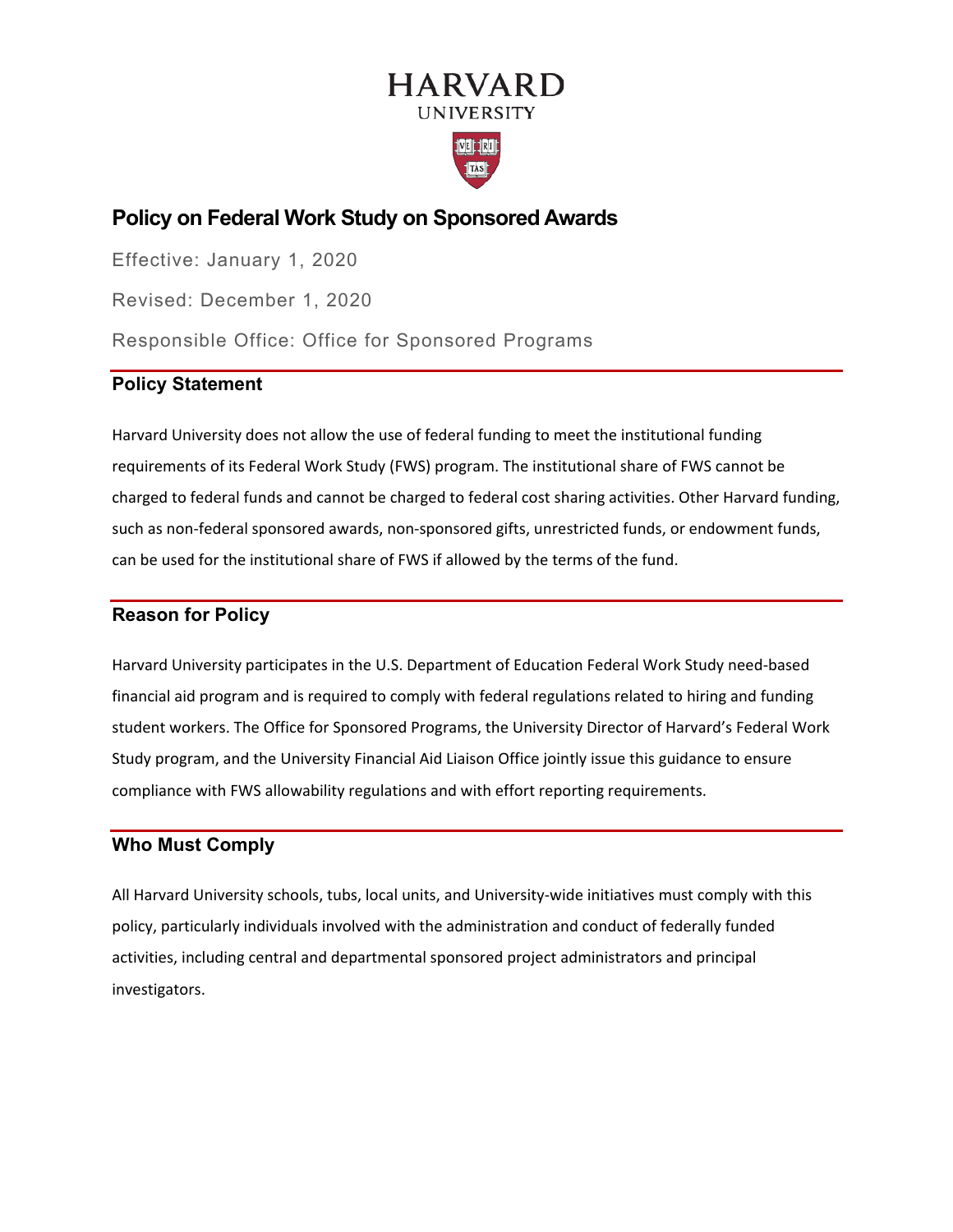## **Policy**

Under Harvard's Federal Work Study Program, there are a wide range of restrictions regarding the levels of subsidies received. The restrictions depend on organization status, type of employment, etc. Because of the compliance risk associated with this highly variable restriction, Harvard disallows the use of federal funding, including cost sharing, as the institutional share of FWS.

Effort reporting requires the certification of the work performed by each individual during an identified period on federal awards. FWS salaries posted to Harvard's general ledger do not carry identifiers for individuals or for periods of work performed to allow for the required attestation. Since FWS is not able to be certified, it is unallowable.

#### **Responsibilities**

**Principal Investigators (PIs)** are responsible for ensuring that FWS costs are not charged to their federal funds or to their federal cost sharing activities.

**Department/Local level managing units** are responsible for identifying only allowable sources for the institutional share of FWS.

**School/tub level managers of FWS programs** are responsible for recognizing federal funds and disallowing their use for funding of the institutional share of FWS and communicating this policy to departments.

**School/tub level managers of sponsored awards** are responsible for ensuring that FWS costs are not charged to federal funds or used to meet federal cost sharing requirements and are responsible for removing them if they appear on federal funds or federal cost sharing activities.

**Office for Sponsored Programs (OSP)** is responsible for maintaining this policy and developing monitoring tools that identify FWS charges on federal awards or on federal cost sharing activities.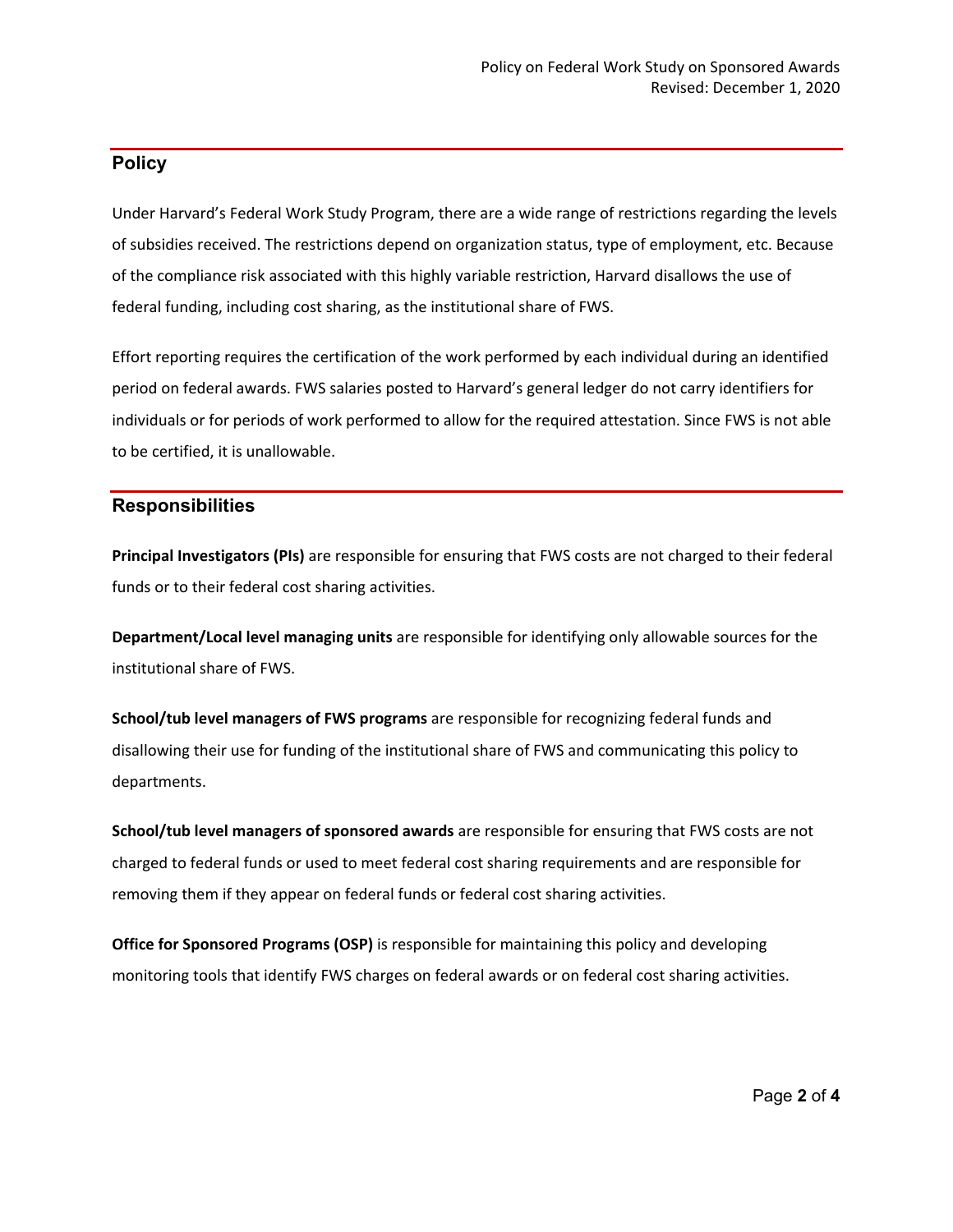**Student Employment Office (SEO)** is responsible for ensuring that no federal funds are used to cover the institutional share of FWS and for implementing adjustments to the funding of federal work study requested by tubs.

#### **Policy Exceptions**

Exceptions to this policy would require manual effort certification and the prior approvals of the University Director of Federal Work Study Program and OSP's Director of Cost Analysis.

#### **Definitions**

**Federal Funds**: In Harvard's chart of accounts, funds starting with 1 are federal funds.

#### **Contacts**

Requests for adjustments to the funding of federal work study should be sent to the General Inquiries mail box [seofwsp@fas.harvard.edu](mailto:seofwsp@fas.harvard.edu) of the Harvard University [Student Employment Office.](https://seo.harvard.edu/)

#### **Responsible Office**

#### [Office for Sponsored Programs](https://osp.finance.harvard.edu/)

#### **Revision History**

- This policy was created in September 2019.
- This policy was revised in December 2020 to clarify that funding adjustments to federal work study requested by tubs are implemented by the Student Employment Office.

## **Related Policies and Guidance**

- **[Effort Reporting Policy](https://osp.finance.harvard.edu/effort-reporting-policy)**
- Guidance for the current year can be found in the [Federal Student Aid Handbook,](https://ifap.ed.gov/ilibrary/document-types/federal-student-aid-handbook) Volume 6, Chapter 2.